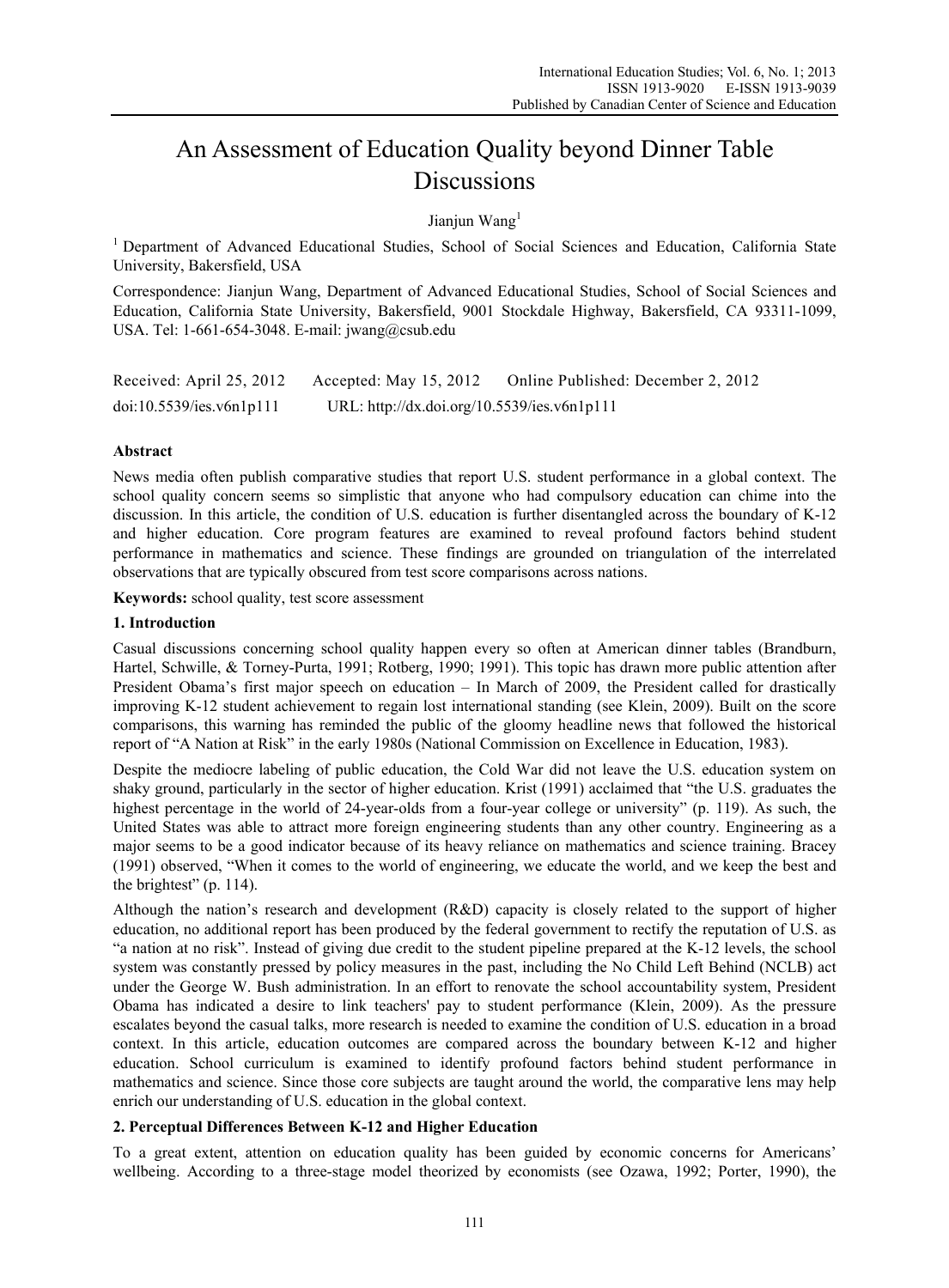primary stage of the economy is grounded on exploitation of natural resources. The secondary stage relies mainly upon capital investments such as manufacturing industries. At the tertiary stage of the  $21<sup>st</sup>$  century, the U.S. economy is more dependent on human capital, i.e., the productivity of educated minds and healthy bodies of workers (Mortenson 2009; Voldere, Janssens, Onkelinx, & Sleuwaegen, 2006).

The K-12 levels have been perceived as a crucial stage of student growth in cognitive, affective, and physical domains (Torp & Sage, 1998). Nonetheless, it was the cognitive aspect of student score comparison that continuously attracted public attention on international education reports (Levy, 2009). "Ever since international comparisons of science and mathematics test scores began in the 1960s, Americans have believed the myth that U.S. students are outclassed by those in other nations" (Rotberg, 1991, p. 778).

Politicians often wish to champion educational reforms according to the crisis perception of K-12 education. In the Clinton era, voluntary national standards were promoted to regulate science and mathematics teaching (e.g., National Research Council, 1996). Under the George W. Bush administration, the NCLB legislation stirred the public attention on various state assessment programs (Finn & Meier, 2009). At his inauguration, President Obama told a crowd of two million that "Our schools fail too many, … We will transform our schools and colleges and universities to meet the demands of a new age" (see Colvin, 2009, p. 15). Although colleges and universities were included in that speech, the news media has rarely addressed the quality of U.S. higher education. In part, this was because no international test had been conducted to compare college student performance around the world.

Despite the lack of score indicators, U.S. higher education has drawn the talent of international students around the world – 37% of the terminal degrees from U.S. universities were awarded to foreign students (Cao, 2008). In fact, the best universities in China (Tsinghua and Peking) have surpassed UC Berkeley to have more alumni earn a Ph.D. from U.S. universities (Figure 1). Along with this international recognition, it has been acknowledged that higher education has played a vital role in enhancement of the domestic R&D effort within the states (Mortenson 2009).



Figure 1. Major Student Pipelines of U.S. Ph.D. Graduates

If human resource development does not stop at the K-12 levels, then why don't we divert some attention to the quality indicators of higher education that have a more profound impact on the future economy? In this regard, Rotberg (1991) adduced the following education indicators behind the American competitiveness in the global economy:

- 1) How productive is the U.S. in basic and applied research fields? What does the marketplace say about the research opportunities in our institutions of higher learning?
- 2) What are our accomplishments in making major technological advances, as measured by patents and their application in products, in areas such as semiconductors, biotechnology, materials development, radiation imagery chemistry, information storage and retrieval, medical research, and pharmaceuticals?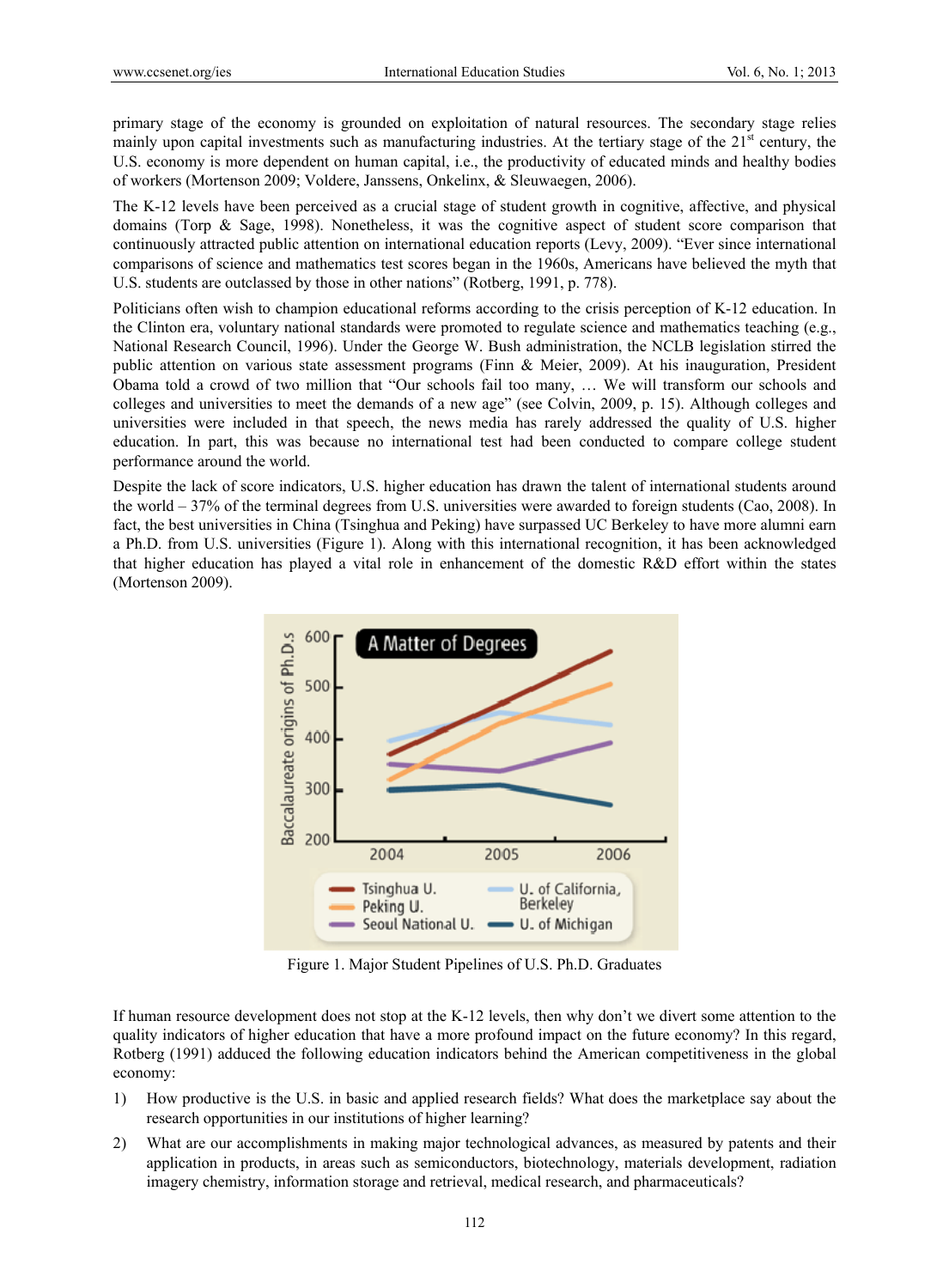- 3) Are the fields of science and engineering attracting high-achieving students? Is there a shortage of students or faculty members in these fields?
- 4) Does higher education give students who do not major in those fields some understanding of key scientific issues and methods?
- 5) Are we maintaining the technical expertise of the workforce? (p. 300)

Although the quality of U.S. education does not appear so dreadful on these five indicators (e.g., Ansary, 2008; Bradburn, Haertel, Schwille, & Torney-Purta, 1991; Ravitch, 2007), the news media prefer to highlight the negative stories at the K-12 levels (Rotberg, 2005). A characteristic of U.S. education is local control, and school district boundaries are aligned with residential neighborhoods. Thus, the perception of school quality is directly linked to home values within a local community. Similar to a nonchalant chat about weather, it is easy to discuss the familiar topic of school quality in daily conversations.

Whereas most adults in the U.S. have experienced compulsory education, higher education is not free for everyone, nor does it exist in every community. Thus, the quality of higher education seems less relevant to local residents, particularly for those who have no child in college. To expand the horizon beyond a local setting, comparative studies need to articulate higher education as an inseparable component of human resource development.

### **3. The Division Between Secondary and Higher Education**

In comparison to countries in East Asia, the U.S. seems to have more flexible course offerings across the board for K-12 and higher education. For instance, China has secondary education tied to an annual college entrance examination. A dividing line is drawn by the examination to differentiate the curriculum boundary between secondary and higher education. Schools are primarily judged by the number of graduates who can enter well-respected universities. Although calculus courses are offered in many high schools in the U.S., few Chinese schools offer this learning opportunity because of its irrelevance to the college entrance examination.

The inflexible Chinese curriculum inevitably undermines effective teaching practice. According to Vygotsky (1978), teaching activities should be designed within "the zone of proximal development" (ZPD), and the content should be positioned slightly ahead of student progress. Since no Chinese teacher is encouraged to cover the content beyond the scope of the college entrance examination, advanced students are likely to have their academic progress blocked by the rigid curriculum boundary.

Test pressure has not only denied individual needs in secondary school, but has also worn out student learning interests in higher education. When the pressure is lifted after the college entry, some students lose their motivation for higher education, and became addicted to Internet games (Deng & Xuan, 2009). As a consequence, the Chinese college dropout rate has surfaced as a severe problem.

Although the SAT and ACT tests in the U.S. take much preparation time, these aptitude tests are not aligned with any specific school curricula. College performance is the target criterion for these aptitude tests to predict. Besides preparing for the SAT or ACT, high school students can choose to take courses for advanced placement (AP) or an international baccalaureate program to earn college credits. Moreover, concurrent enrollment can be arranged to allow enrollment of high school students in college courses. By blurring the boundary between secondary and higher education, high school students are encouraged to dig into the rich mine of knowledge from college curricula.

In summary, as Chinese students are confined by the boundary of the college entrance examination, the division between secondary and higher curricula is not as clear in the U.S. This flexibility has not only helped U.S. students win the tertiary race at the beginning, but also shortened their journey to the subject frontier in higher education. Apparently, this strength of U.S. education was not fully reflected by international comparison of test scores below the college level (Beaton et al., 1996). Therefore, although U.S. students do not outperform their peers from East Asia on international tests, many countries around the world still value college degrees from the U.S. higher education system, particularly in the areas of mathematics and science.

#### **4. The Condition of Science and Mathematics Education**

Besides identifying the strengths of the U.S. system, the weakness is visible in the area of teacher preparation. For instance, Su, Su, and Goldstein (1994) observed K-12 science teaching in the U.S. from Chinese perspectives, and reported that "Several Chinese scholars witnessed American teachers and students carrying out the wrong scientific experiments and calculations with great enthusiasm" (p. 260).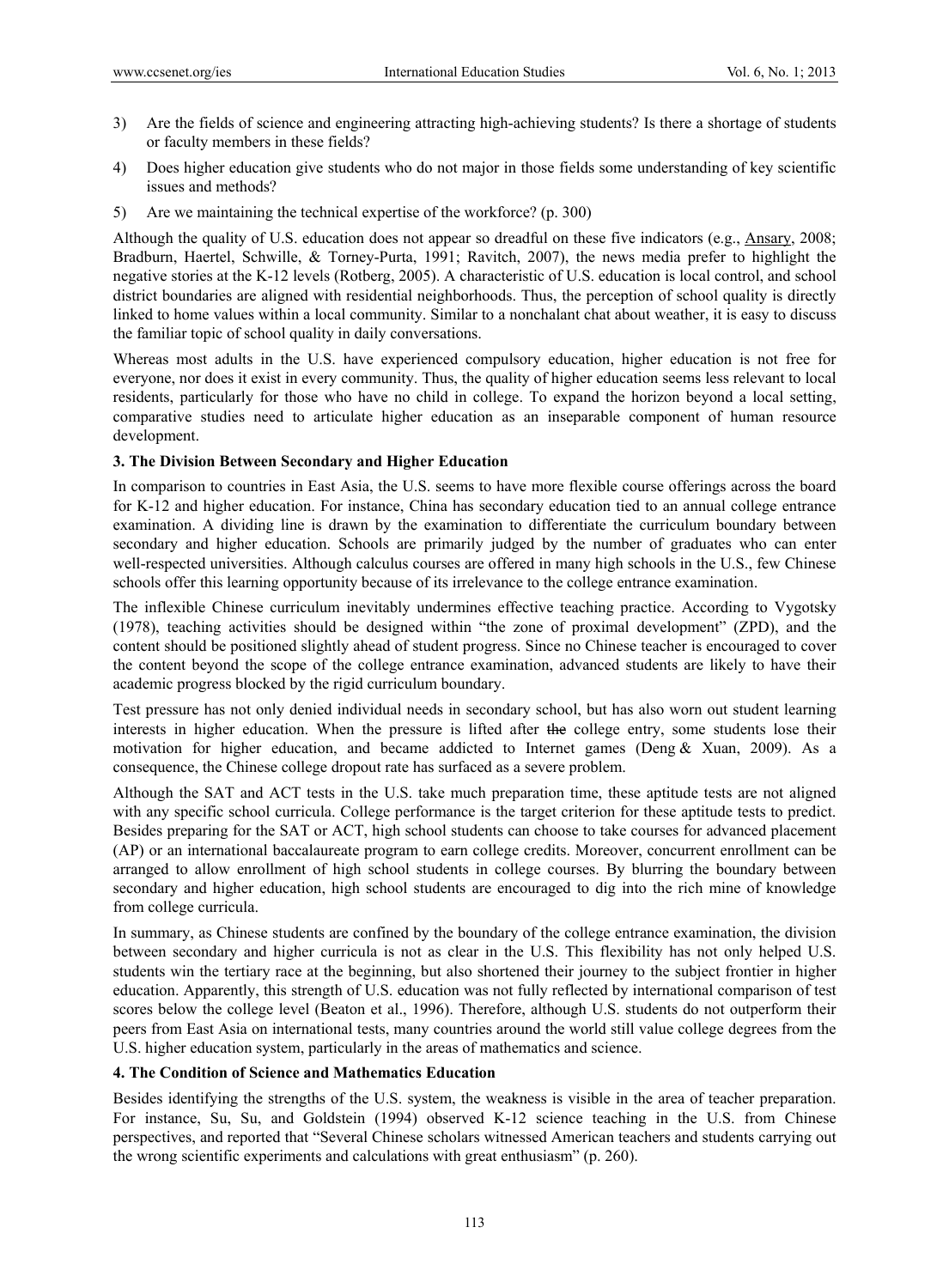Mathematics and science faculty usually fulfill the mission of preparing educators in those core disciplines, but Hestenes (1987) noted that "Pedagogical theory is generally held in low esteem by university scientists" (p. 440). As a consequence, not all professors are willing to switch research focus to education because "just doing teaching in a research oriented university is not enough" (Fuller et al., 1998, p. 153).

The priority of a subject department typically places scientific research first, followed by the education of Ph.D. students, then Masters students, upper-level undergraduate majors and courses, introductory courses for majors, introductory courses for subject-related professionals, and finally the lowest of the low and often entirely absent, science/mathematics for non-specialists (Burnside, 2002). Redish and Steinberg (1999) observed that "Many physics faculty come away from teaching introductory physics deeply dismayed with how little the majority of their students have learned" (p. 24).

To improve this situation, Bruce Alberts (1994), the former President of the National Academy of Science, believed that professors in the subject areas should be educated away from arrogance toward educational research, and make a concerted effort to examine and resolve deeply ingrained misconceptions that are crucial to mathematics and science instruction. Moreover, university faculty should treat science and mathematics teaching as an inquiry-based academic discipline. Without a professional commitment to streamline knowledge accumulation, widespread teaching and learning issues often need repeated discoveries of similar solutions through trial-and-error methods in a disorganized manner. Similar to the relationship between *R&D* and *customer service* divisions in industry, college scientists or mathematicians should collaborate with educators for ongoing improvement of school quality in the core subject domains.

#### **5. Time Gap in the Global Context**

In addition to support for teacher education, it seems pertinent to compare school time designated for teaching. Some researchers have already used this unambiguous indicator for international comparison (Zhao, 2009). Wray (1999) pointed out,

The American school year runs between 175 and 180 school days, and school day approximately consists of a nine-to-three weekday schedule. The Japanese Ministry of Education requires a 210-day school year, but local school boards are free to increase the number of days. (p. 4)

Stewart (2009) summarized that "The Chinese school year is a full month longer at the secondary level than American schools" (p. 95). Spread out over the K-12 grades, the shorter school year would make U.S. students lose more than one year of actual instruction in comparison to their peers from East Asian countries. Without enough time to learn the core subjects, American students appear to have involved themselves in an unfair competition against their peers in East Asia.

Nonetheless, education is a complex endeavor, and the investigation should be extended beyond the K-12 boundary. If the time gap exists within the K-12 school setting, similar issues could have impacted student learning in higher education. In the United States, the number of school days is comparable in higher education. Chinese education stakeholders have also attempted to maintain enough school days in higher education, including limiting the total summer and winter vacation period to a maximum of 85 days (Sun, 2010). Despite the similar time gap at the secondary and tertiary education levels, the outcome has appeared differently – Schools at the K-12 level endure pressure from international comparisons of the core test scores, while colleges in the U.S. maintain an excellent reputation around the world.

As a confounding variable, perhaps the time allocation has been outweighed by the instructional design. Su, Goldstein, and Su (1995) reported, **"**In comparison to the highly uniform classrooms and heavy emphases on basic theories and skills in Chinese science education, the American classes with their emphases on students' interests and individuality were very refreshing for Chinese visiting scholars" (p. 375-376). The individualized instruction also hinges on professional support from school counselors. Counselors handle the advisory services during the course break or after school. Since there is no counselor position in Chinese high schools, the advisement might have taken the extra class time, rendering the time comparison less accurate. The system difference could be deeply rooted in the education philosophy and test pressure. "In fact, in Chinese schools, developing individuality is considered as undesirable, independent thinking is not encouraged, and creativity is often stifled by the pressure to conform to common standards and performances" (Su, Goldstein, & Su, 1995, p. 384). Again, the test pressure might have led to an ineffective use of the additional school time in China, confining the instruction within digging the delimited mine of knowledge below higher education.

In summary, international testing does not fully consider flexibility in U.S. curricula, nor do the U.S. national goals address quality of postsecondary education (Krist, 1991). In-depth observations presented in this article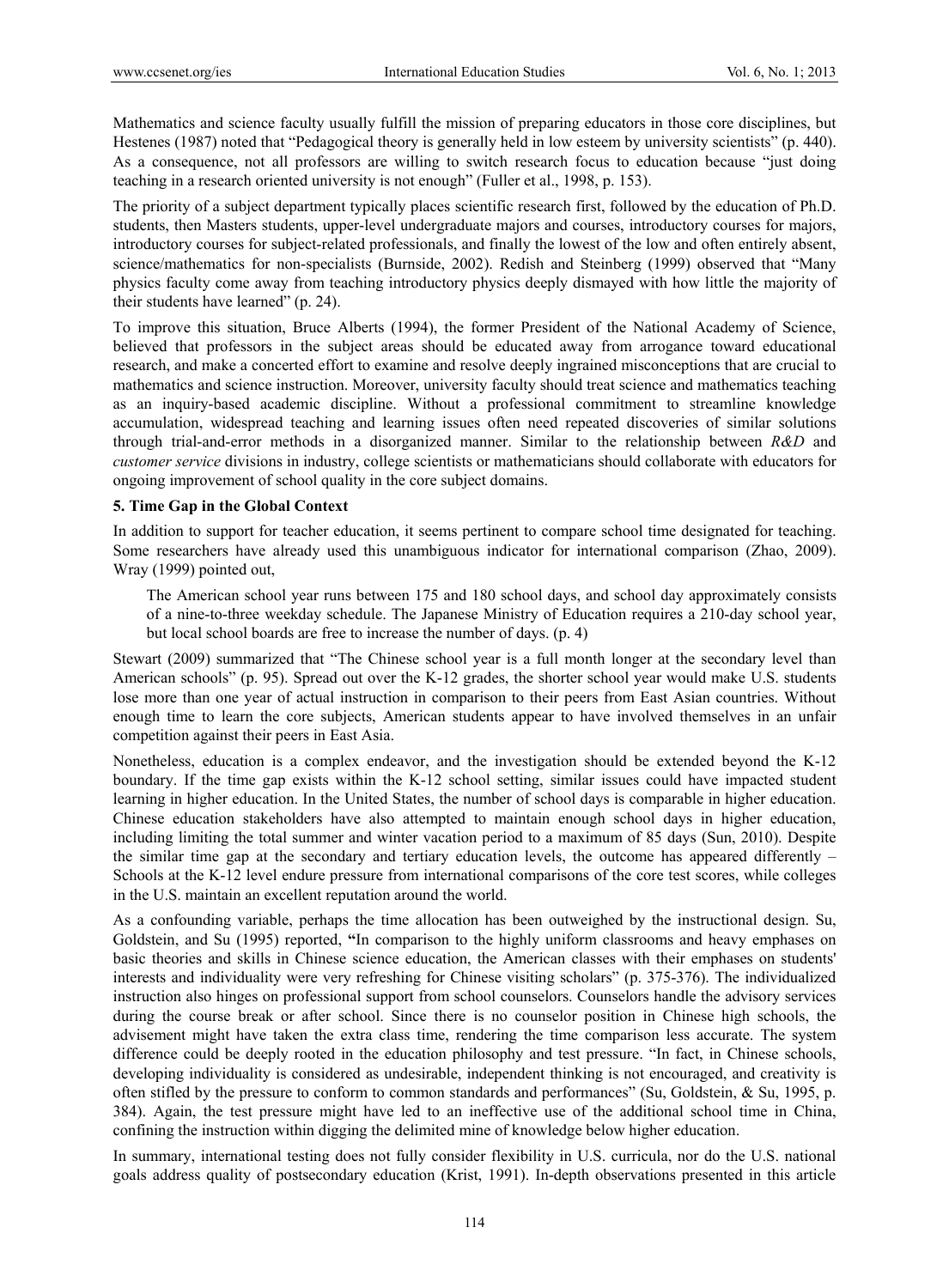clearly urge a careful consideration of confounding variables behind the international comparisons. Whereas the gloomy picture of K-12 education could result from the score comparisons between U.S. and other countries in East Asia (Beaton et al., 1996), higher education did not share the same concern. According to Levy (2009), "in 2007, more than a third of all research doctorates were awarded to foreigners, and the proportion is far higher in the hard sciences" (p. A19). Effectiveness of teaching not only depends on the number of school days, but also hinges on the teaching emphasis that leads to a rich or poor mining of the human knowledge base at the boundary between secondary and higher education.

As Frank Richtmyer (1933), a founder of the American Physics Society (APS), pointed out, "That a knowledge of subject matter, however thorough that knowledge may be, is not of itself an entirely adequate preparation for teaching is at once recognized from the fact that there are many excellent scholars who are poor [college] teachers" (p. 1). Therefore, to translate the strength of the R&D power to teaching effectiveness in the U.S., college scientists or mathematicians should collaborate with educators for ongoing improvement of school quality in the core subject domains.

#### **References**

Alberts, B. (1994). Scientists as science educators. *Issues in Science and Technology, 10*, 29-32.

- Ansary, T. (2008). *Education at risk: Fallout from a flawed report*. Retrieved May 12, 2012, from http://www.edutopia.org/landmark-education-report-nation-risk.
- Beaton, A., Martin, M., Mullis, I., Gonzalez, E., Smith, T., & Kelly, D. (1996). *Mathematics achievement in the middle school years: IEA's Third International Mathematics and Science Study (TIMSS)*. Chestnut Hill, MA: Boston College.
- Bracey, G. (1991). Why can't they be like we were? *Phi Delta Kappan*, *73*, 104-117.
- Bradburn, N., Haertel, E., Schwille, J., & Torney-Purta, J. (1991). A rejoinder to "I Never Promised You First Place." *Phi Delta Kappan*, *72*, 774-777.
- Burnside, M. E. (2002). Physics education research: Summation and application [MS Thesis]. Santa Cruz, CA: University of California.
- Cao, C. (2008). *Tsinghua and Peking university graduates "dominate" U.S. doctoral degrees*. Retrieved May 12, 2012, from http://hk.chem8.org/bbs/thread-17442-1-1.html
- Colvin, R. (2009). Straddling the Democratic divide: Will reforms follow Obama's spending on education? *Education Next, 9*, 11-17.
- Deng, G., & Xuan, Y. (2009, June). *Internet addiction and mental health status of Chinese college freshmen*. Proceedings of the 3rd International Conference on Bioinformatics and Biomedical Engineering (iCBBE 2009), Beijing, China.
- Finn, C., & Meier, D. (2009). Epluribus: Unum? *Education Next, 9*, 51-57.
- Fuller, R., Mestre, J., Risley, J., Belchner, B., Heller, R., Heller, P., Sherwood, B., & Chabay, R. (1998). Lone rangers get lonely: Getting your RPE team larger than one professor. In T. C. Koch and R. G. Fuller (Eds.), *Physics Education Research Conference Proceedings* (pp. 145-154). Lincoln, NE: University of Nebraska.
- Hestenes*,* D. (1987)*.* Toward a modeling theory of physics instruction. *American Journal* of *Physics, 55*, 440-454*.* http://dx.doi.org/10.1119/1.15129
- Klein, K. (2009, March 10). *Obama introduces first part of US education reform plan*. Retrieved May 12, 2012, from http://www.voanews.com/english/2009-03-10-voa38.cfm
- Krist, M. (1991). The need to broaden our perspective concerning America's educational attainment. *Phi Delta Kappan, 73*, 118-120.
- Levy, H. O. (2009, June 8). Five ways to fix America's schools. *The New York Times*, p. A19.
- Mortenson, T. G. (2009). California at the edge of a cliff: The failure to invest in the next generation is crushing the economy & crippling our kids' future. *California Faculty*, *13*(1), 1-14.
- National Commission on Excellence in Education. (1983). *A Nation at Risk: The imperative for educational reform.* Washington, DC: US Department of Education.
- National Research Council. (1996). *The national science education standards*. Washington, D.C: National Academy Press.